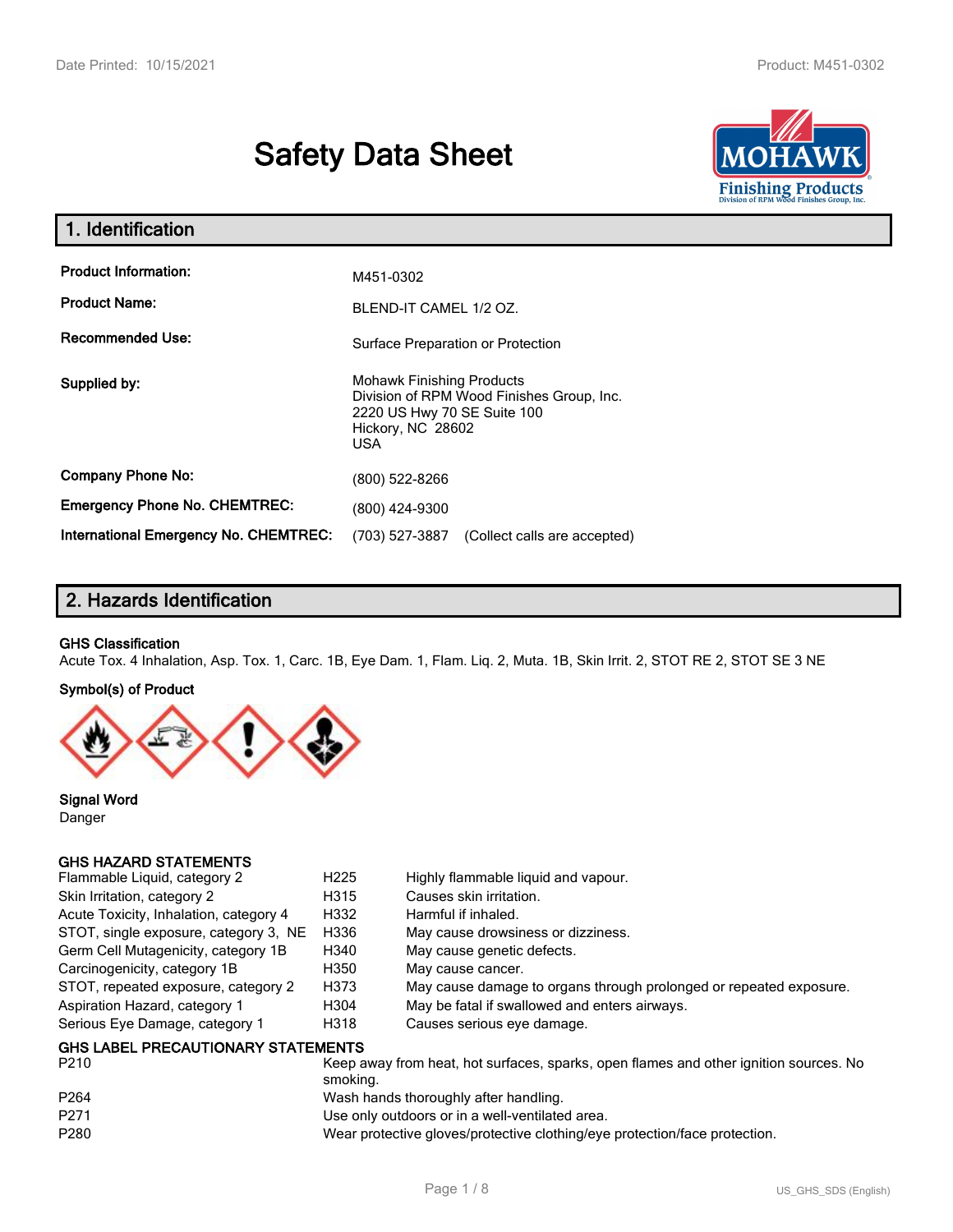| P331                                    | Do NOT induce vomiting.                                                                                                             |
|-----------------------------------------|-------------------------------------------------------------------------------------------------------------------------------------|
| P405                                    | Store locked up.                                                                                                                    |
| P302+P352                               | IF ON SKIN: Wash with plenty of soap and water.                                                                                     |
| P303+P361+P353                          | IF ON SKIN (or hair): Take off immediately all contaminated clothing. Rinse skin with<br>water/shower.                              |
| P305+P351+P338                          | IF IN EYES: Rinse cautiously with water for several minutes. Remove contact lenses, if<br>present and easy to do. Continue rinsing. |
| P362+P364                               | Take off contaminated clothing and wash it before reuse.                                                                            |
| P403+P233                               | Store in a well-ventilated place. Keep container tightly closed.                                                                    |
| P <sub>201</sub>                        | Obtain special instructions before use.                                                                                             |
| P260                                    | Do not breathe dust/fume/gas/mist/vapours/spray.                                                                                    |
| P304+P340                               | IF INHALED: Remove person to fresh air and keep comfortable for breathing.                                                          |
| P308+P313                               | IF exposed or concerned: Get medical advice/attention.                                                                              |
| P332+P313                               | If skin irritation occurs: Get medical advice/attention.                                                                            |
| P403+P235                               | Store in a well-ventilated place. Keep cool.                                                                                        |
| P301+P310                               | IF SWALLOWED: Immediately call a POISON CENTER or doctor/physician.                                                                 |
| <b>GHS SDS PRECAUTIONARY STATEMENTS</b> |                                                                                                                                     |
| P240                                    | Ground/bond container and receiving equipment.                                                                                      |
| P241                                    | Use explosion-proof electrical/ventilating/lighting/equipment.                                                                      |
| P242                                    | Use only non-sparking tools.                                                                                                        |
| P243                                    | Take precautionary measures against static discharge.                                                                               |

# **3. Composition/Information on ingredients**

| <b>Chemical Name</b><br>titanium dioxide<br>n-butyl acetate<br>petroleum distillate<br>butanol | CAS-No.<br>13463-67-7<br>123-86-4<br>64742-49-0<br>71-36-3 | <u>Wt. %</u><br>$10 - 25$<br>$10 - 25$<br>$10 - 25$<br>$2.5 - 10$   | <b>GHS Symbols</b><br>GHS08<br>GHS02-GHS07<br>GHS08<br>GHS02-GHS05-<br>GHS07 | <b>GHS Statements</b><br>H351<br>H <sub>226</sub> -336<br>H304-340-350<br>H226-302-315-318-332-335-336 |
|------------------------------------------------------------------------------------------------|------------------------------------------------------------|---------------------------------------------------------------------|------------------------------------------------------------------------------|--------------------------------------------------------------------------------------------------------|
| pm acetate<br>ethanol<br>eep<br>aliphatic petroleum distillates<br>toluene                     | 108-65-6<br>64-17-5<br>763-69-9<br>64742-47-8<br>108-88-3  | $2.5 - 10$<br>$2.5 - 10$<br>$2.5 - 10$<br>$2.5 - 10$<br>$1.0 - 2.5$ | GHS02-GHS07<br>GHS02<br>GHS06<br>GHS07-GHS08<br>GHS02-GHS07-<br>GHS08        | H <sub>226</sub> -332<br>H <sub>225</sub><br>H <sub>331</sub><br>H304-332<br>H225-304-315-332-336-373  |
| m-xylene<br>ethylbenzene<br>p-xylene<br>carbon black                                           | 108-38-3<br>100-41-4<br>106-42-3<br>1333-86-4              | $1.0 - 2.5$<br>$0.1 - 1.0$<br>$0.1 - 1.0$<br>$0.1 - 1.0$            | GHS02-GHS07<br>GHS02-GHS07-<br>GHS08<br>GHS02-GHS07<br>GHS02                 | H226-315-332<br>H225-304-332-373<br>H226-315-332<br>H <sub>251</sub>                                   |

The exact percentage (concentration) of ingredients is being withheld as a trade secret.

The text for GHS Hazard Statements shown above (if any) is given in the "Other information" Section.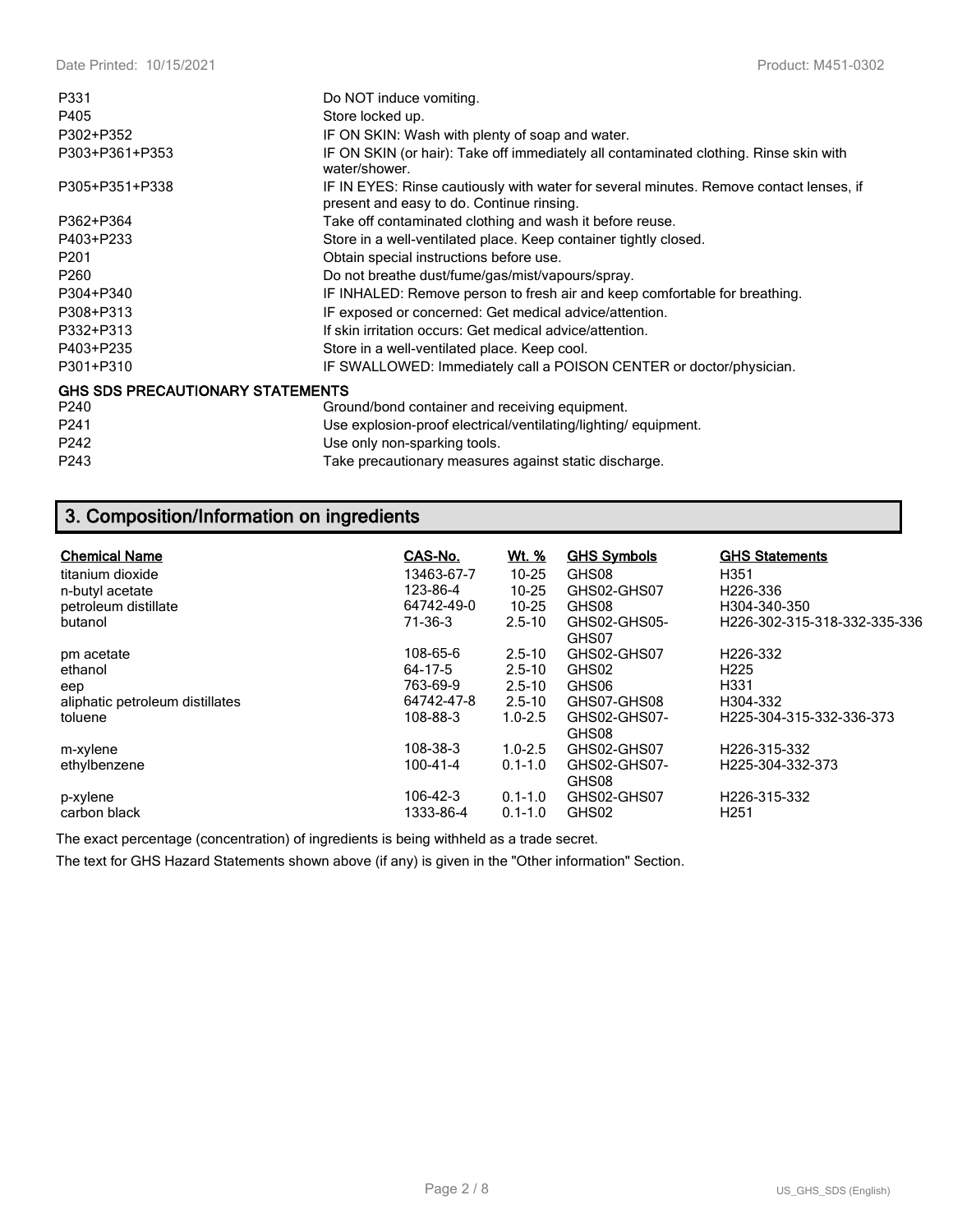## **4. First-aid Measures**



FIRST AID - EYE CONTACT: IF IN EYES: Rinse cautiously with water for several minutes. Remove contact lenses, if present and easy to do. Continue rinsing.

FIRST AID - SKIN CONTACT: IF ON SKIN: Wash with plenty of soap and water. IF ON SKIN (or hair): Take off immediately all contaminated clothing. Rinse skin with water/shower. Take off contaminated clothing and wash it before reuse. If skin irritation occurs: Get medical advice/attention.

FIRST AID - INGESTION: Do NOT induce vomiting. IF SWALLOWED: Immediately call a POISON CENTER or doctor/physician.

FIRST AID - INHALATION: IF INHALED: Remove person to fresh air and keep comfortable for breathing.

## **5. Fire-fighting Measures**

**SPECIAL FIREFIGHTING PROCEDURES:** Evacuate all persons from the fire area to a safe location. Move non-burning material, as feasible, to a safe location as soon as possible. Fire fighters should be protected from potential explosion hazards while extinguishing the fire. Wear self-contained breathing apparatus (SCBA) and full fire-fighting protective clothing. Thoroughly decontaminate all protective equipment after use. Containers of this material may build up pressure if exposed to heat (fire). Use water spray to cool fire-exposed containers. Use water spray to disperse vapors if a spill or leak has not ignited. DO NOT extinguish a fire resulting from the flow of flammable liquid until the flow of the liquid is effectively shut off. This precaution will help prevent the accumulation of an explosive vapor-air mixture after the initial fire is extinguished.

**FIREFIGHTING EQUIPMENT:** This is a NFPA/OSHA Class 1B or less flammable liquid. Follow NFPA30, Chapter 16 for fire protection and fire suppression. Use a dry chemical, carbon dioxide, or similar ABC fire extinguisher for incipeint fires. Water may be used to cool and prevent rupture of containers that are exposed to heat from fire.

#### **6. Accidental Release Measures**

#### **ENVIRONMENTAL MEASURES:** No Information

**STEPS TO BE TAKEN IN CASE MATERIAL IS RELEASED OR SPILLED:** Follow personal protective equipment recommendations found in Section VIII. Personal protective equipment needs must be evaluated based on information provided on this sheet and the special circumstances created by the spill including; the material spilled, the quantity of the spill, the area in which the spill occurred, and the training and the expertise of employees in the area responding to the spill. Never exceed any occupational exposure limits. Shut off ignition sources; including electrical equipment and flames. Do not allow smoking in the area. Do not allow the spilled product to enter public drainage system or open waterways.

## **7. Handling and Storage**



**HANDLING:** Avoid inhalation and contact with eyes, skin, and clothing. Wash hands thoroughly after handling and before eating or drinking. In keeping with safe handling practices, avoid ignition sources (smoking, flames, pilot lights, electrical sparks); ground and bond containers when transferring the material to prevent static electricity sparks that could ignite vapor and use spark proof tools and explosion proof equipment. Empty containers may retain product residue or vapor. Do not pressurize, cut, weld, braze, solder, drill, grind, or expose container to heat, flame, sparks, static electricity, or other sources of ignition. Any of these actions can potentially cause an explosion that may lead to injury.

**STORAGE:** Keep containers closed when not in use. Store in cool well ventilated space away from incompatible materials.

# **8. Exposure Controls/Personal Protection**

| Ingredients with Occupational Exposure Limits |                      |                       |                     |                         |  |
|-----------------------------------------------|----------------------|-----------------------|---------------------|-------------------------|--|
| <b>Chemical Name</b>                          | <b>ACGIH TLV-TWA</b> | <b>ACGIH-TLV STEL</b> | <b>OSHA PEL-TWA</b> | <b>OSHA PEL-CEILING</b> |  |
| titanium dioxide                              | $10 \text{ mg/m}$    | N.D.                  | $15 \text{ mg/m}$   | N.D.                    |  |
| n-butyl acetate                               | 50 ppm               | $150$ ppm             | $150$ ppm           | N.D.                    |  |
| petroleum distillate                          | N.D.                 | N.D.                  | N.D.                | N.D.                    |  |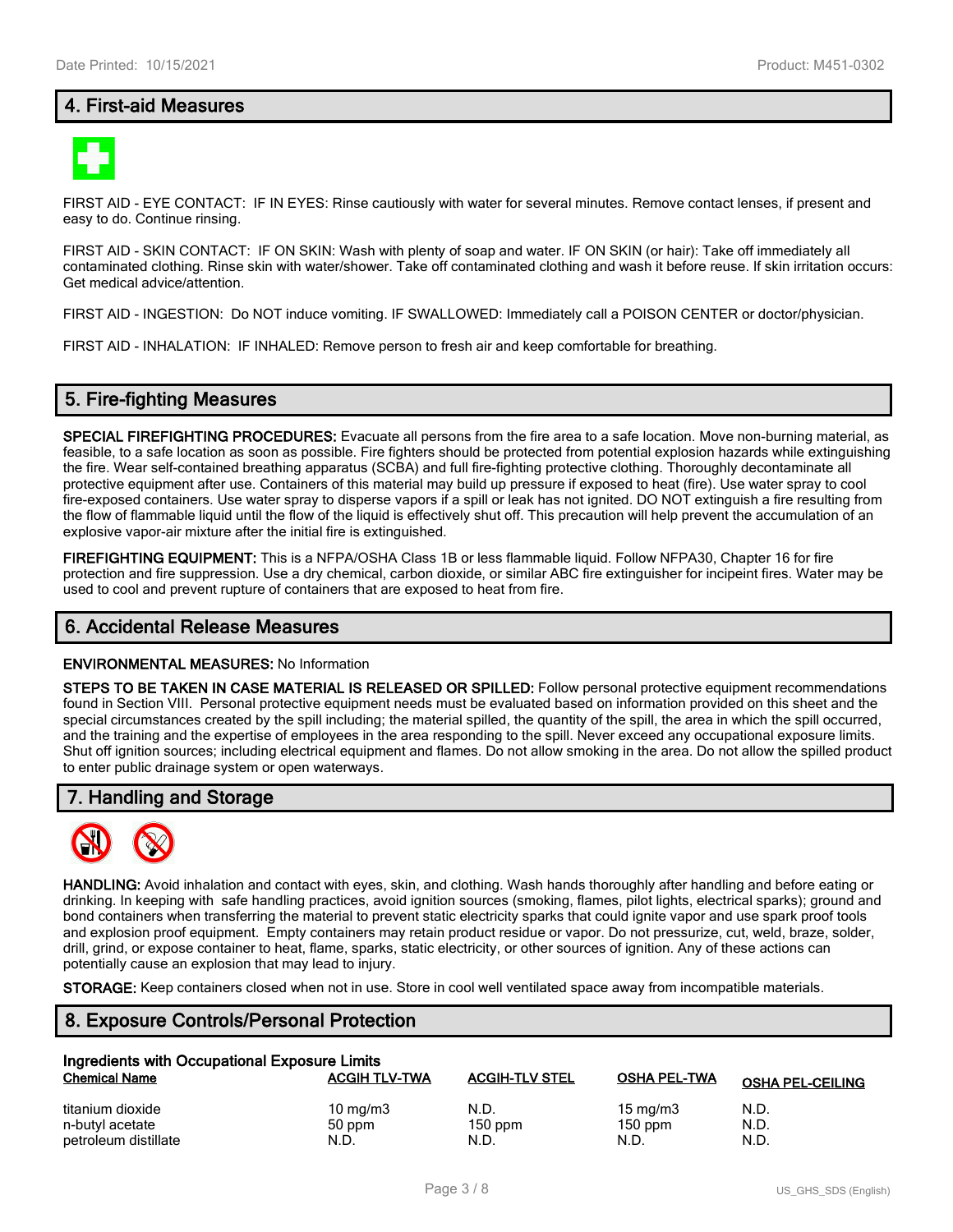| butanol                         | 20 ppm           | N.D.       | $100$ ppm          | N.D.    |
|---------------------------------|------------------|------------|--------------------|---------|
| pm acetate                      | N.D.             | N.D.       | N.D.               | N.D.    |
| ethanol                         | N.D.             | $1000$ ppm | $1000$ ppm         | N.D.    |
| eep                             | N.D.             | N.D.       | N.D.               | N.D.    |
| aliphatic petroleum distillates | N.D.             | N.D.       | N.D.               | N.D.    |
| toluene                         | 20 ppm           | N.D.       | $200$ ppm          | 300 ppm |
| m-xylene                        | $100$ ppm        | $150$ ppm  | $100$ ppm          | N.D.    |
| ethylbenzene                    | 20 ppm           | N.D.       | $100$ ppm          | N.D.    |
| p-xylene                        | $100$ ppm        | $150$ ppm  | $100$ ppm          | N.D.    |
| carbon black                    | $3 \text{ mg/m}$ | N.D.       | $3.5 \text{ mg/m}$ | N.D.    |

**Further Advice: MEL = Maximum Exposure Limit OES = Occupational Exposure Standard SUP = Supplier's Recommendation Sk = Skin Sensitizer N.E. = Not Established N.D. = Not Determined**

#### **Personal Protection**



**RESPIRATORY PROTECTION:** Use adequate engineering controls and ventilation to keep levels below recommended or statutory exposure limits. If exposure levels exceed limits use appropriate approved respiratory protection equipment.



**SKIN PROTECTION:** Wear chemical resistant footwear and clothing such as gloves, an apron or a whole body suit as appropriate.



**EYE PROTECTION:** Wear chemical-resistant glasses and/or goggles and a face shield when eye and face contact is possible due to splashing or spraying of material.



**OTHER PROTECTIVE EQUIPMENT:** No Information



**HYGIENIC PRACTICES:** It is good practice to avoid contact with the product and/or its vapors, mists or dust by using appropriate protective measures. Wash thoroughly after handling and before eating or drinking.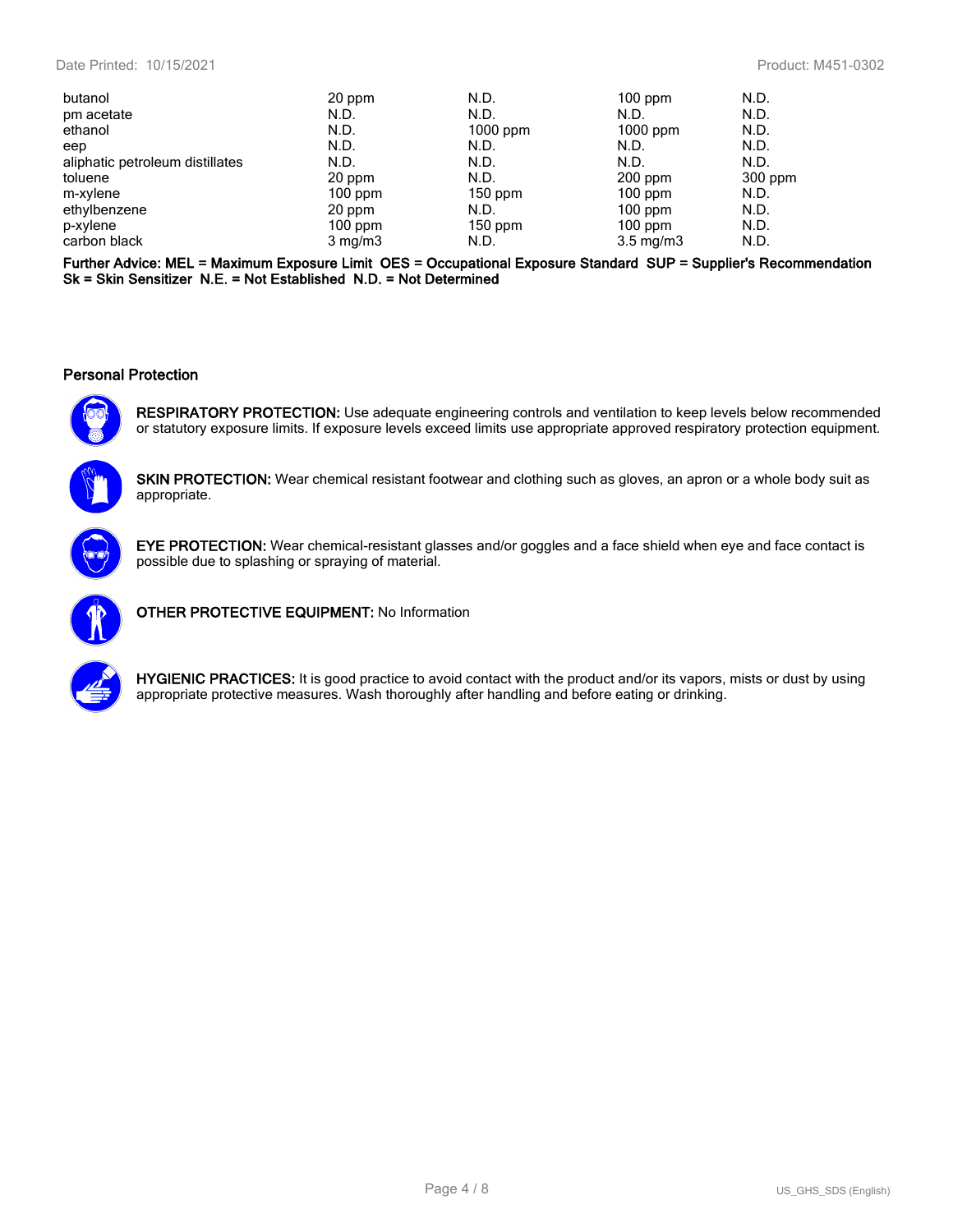**N.I. = No Information**

# **9. Physical and Chemical Properties**

| Appearance:                    | <b>Colored Liquid</b>      | <b>Physical State:</b>                      | <b>LIQUID</b>  |
|--------------------------------|----------------------------|---------------------------------------------|----------------|
| Odor:                          | <b>Strong Solvent</b>      | <b>Odor Threshold:</b>                      | Not determined |
| Density, g/cm3:                | 1.091                      | pH:                                         | Not determined |
| Freeze Point, °F:              | Not determined             | Viscosity:                                  | Not determined |
| <b>Solubility in Water:</b>    | Not determined             | Partition Coefficient, n-octanol/<br>water: | Not determined |
| Decomposition temperature, °F: | Not determined             | <b>Explosive Limits, %:</b>                 | Not determined |
| Boiling Range, °F:             | $>$ 100 °F                 | Flash Point, °F:                            | 55 °F          |
| Combustibility:                | <b>Supports Combustion</b> | Auto-Ignition Temperature, °F:              | Not determined |
| <b>Evaporation Rate:</b>       | Faster than Diethyl Ether  | Vapor Pressure, mmHg:                       | Not determined |
| <b>Vapor Density:</b>          | Not determined             |                                             |                |

# **10. Stability and reactivity**

**STABILITY:** Stable under normal conditions.

**CONDITIONS TO AVOID:** Heat, flames and sparks.

**INCOMPATIBILITY:** Acids, Bases, Oxidizing agents

**HAZARDOUS DECOMPOSITION PRODUCTS:** Not determined.

## **11. Toxicological information**

**Practical Experiences**

**EMERGENCY OVERVIEW:** No Information

**EFFECT OF OVEREXPOSURE - EYE CONTACT:** No Information

**EFFECT OF OVEREXPOSURE - INGESTION:** No Information

**EFFECT OF OVEREXPOSURE - INHALATION:** No Information

**EFFECT OF OVEREXPOSURE - SKIN CONTACT:** No Information

**CARCINOGENICITY:** May cause cancer.

This product contains Titanium Dioxide, which is listed by IARC as possibly carcinogenic to humans (Group 2B). This listing is based on inadequate evidence of carcinogenicity in humans and sufficient evidence in experimental animals. This classification is relevant when exposed to titanium dioxide in dust or powder form only, including cured product that is subject to sanding, grinding, cutting, or other surface preparation activities.

### **PRIMARY ROUTE(S) OF ENTRY:**

**Eye Contact, Skin Contact, Ingestion, Inhalation**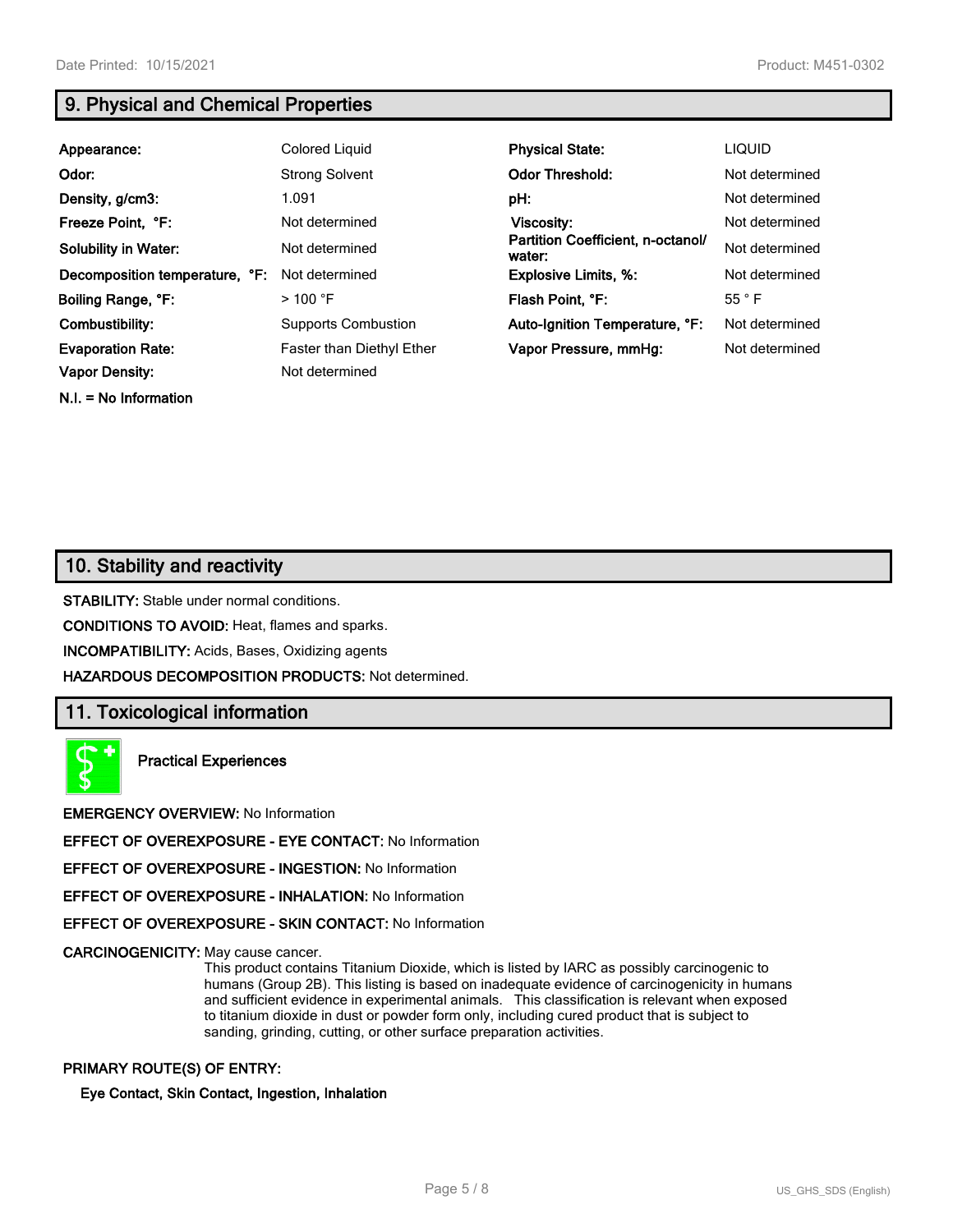## **Acute Toxicity Values**

## **The acute effects of this product have not been tested. Data on individual components are tabulated below**

| CAS-No.<br>13463-67-7<br>123-86-4<br>64742-49-0<br>71-36-3<br>108-65-6<br>64-17-5<br>763-69-9<br>64742-47-8<br>108-88-3<br>108-38-3 | <b>Chemical Name</b><br>titanium dioxide<br>n-butyl acetate<br>petroleum distillate<br>butanol<br>pm acetate<br>ethanol<br>eep<br>aliphatic petroleum distillates<br>toluene<br>m-xylene | Oral LD50<br>>10000 mg/kg Rat<br>14130 mg/kg Rat<br>>5000 mg/kg Rat<br>700 mg/kg Rat<br>8532 mg/kg Rat<br>7060 mg/kg Rat<br>3200 mg/kg Rat<br>>5000 mg/kg Rat<br>2600 mg/kg Rat<br>5000 mg/kg Rat | Dermal LD50<br>>10000 mg/kg Rabbit >20 mg/l<br>>17600 mg/kg Rabbit 23.4 mg/l Rat<br>>3160 mg/kg Rabbit<br>3402 mg/kg Rabbit<br>>5000 mg/kg Rabbit<br>15,800 mg/kg<br>4080 mg/kg Rabbit<br>>2000 mg/kg Rabbit<br>12000 mg/kg Rabbit<br>6500 mg/kg Rabbit | Vapor LC50<br>54 mg/l Rat<br>8000 mg/l Rat<br>$>20$ mg/L<br>124.7 mg/L Rat<br>$>20$ mg/l<br>>13 mg/L Rat<br>12.5 mg/L Rat<br>>20 mg/l Rat |
|-------------------------------------------------------------------------------------------------------------------------------------|------------------------------------------------------------------------------------------------------------------------------------------------------------------------------------------|---------------------------------------------------------------------------------------------------------------------------------------------------------------------------------------------------|---------------------------------------------------------------------------------------------------------------------------------------------------------------------------------------------------------------------------------------------------------|-------------------------------------------------------------------------------------------------------------------------------------------|
| 100-41-4                                                                                                                            | ethylbenzene                                                                                                                                                                             | 3500 mg/kg Rat                                                                                                                                                                                    | 15400 mg/kg Rabbit                                                                                                                                                                                                                                      | 17.2 mg/L Rat                                                                                                                             |
| 106-42-3                                                                                                                            | p-xylene                                                                                                                                                                                 | 4029 mg/kg Rat                                                                                                                                                                                    | >2000 mg/kg rabbit                                                                                                                                                                                                                                      | >20 mg/l Rat                                                                                                                              |
| 1333-86-4                                                                                                                           | carbon black                                                                                                                                                                             | >5000 mg/kg Rat                                                                                                                                                                                   | >3000 mg/kg Rabbit                                                                                                                                                                                                                                      | $>20$ mg/l                                                                                                                                |

**N.I. = No Information**

# **12. Ecological information**

**ECOLOGICAL INFORMATION:** Ecological evaluation of this material has not been performed; however, do not allow the product to be released to the environment without governmental approval/permits.

# **13. Disposal Information**



**DISPOSAL METHOD:** Waste from this material may be a listed and/or characteristic hazardous waste. Dispose of material, contaminated absorbent, container and unused contents in accordance with local, state, and federal regulations.

**STEPS TO BE TAKEN IN CASE MATERIAL IS RELEASED OR SPILLED:** Follow personal protective equipment recommendations found in Section VIII. Personal protective equipment needs must be evaluated based on information provided on this sheet and the special circumstances created by the spill including; the material spilled, the quantity of the spill, the area in which the spill occurred, and the training and the expertise of employees in the area responding to the spill. Never exceed any occupational exposure limits. Shut off ignition sources; including electrical equipment and flames. Do not allow smoking in the area. Do not allow the spilled product to enter public drainage system or open waterways.

# **14. Transport Information**

#### **SPECIAL TRANSPORT PRECAUTIONS:** No Information

- **IATA:** ID8000, CONSUMER COMMODITY, 9
- **IMDG:** LIMITED QUANTITY UN1263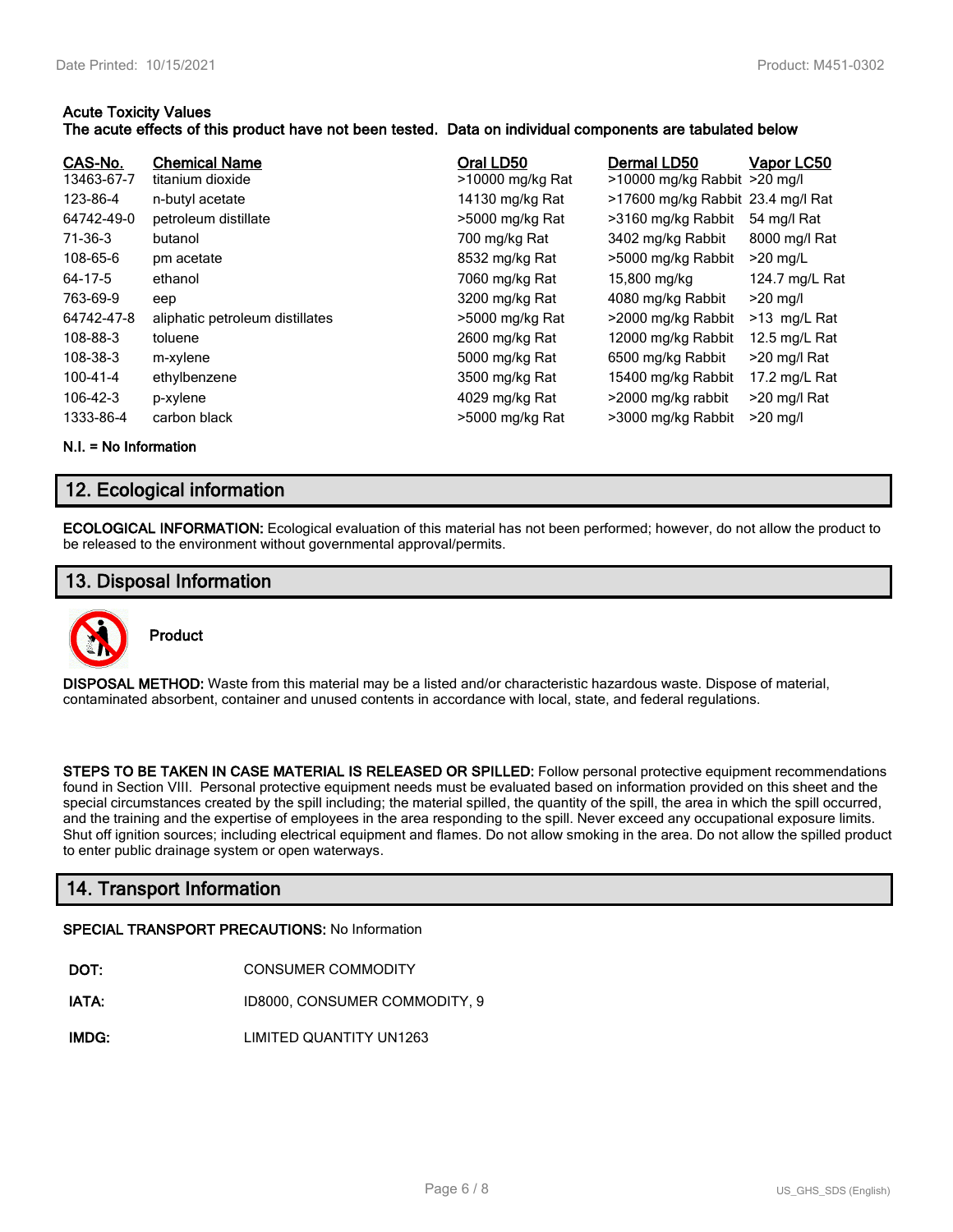# **15. Regulatory Information**

## **U.S. Federal Regulations:**

#### **CERCLA - SARA Hazard Category**

This product has been reviewed according to the EPA 'Hazard Categories' promulgated under Sections 311 and 312 of the Superfund Amendment and Reauthorization Act of 1986 (SARA Title III) and is considered, under applicable definitions, to meet the following categories:

Fire Hazard, Acute Health Hazard, Chronic Health Hazard

### **SARA SECTION 313**

This product contains the following substances subject to the reporting requirements of Section 313 of Title III of the Superfund Amendment and Reauthorization Act of 1986 and 40 CFR part 372:

| <b>Chemical Name</b> | CAS-No.  | Wt. % |
|----------------------|----------|-------|
| butanol              | 71-36-3  | 7.49  |
| toluene              | 108-88-3 | 1.94  |
| m-xylene             | 108-38-3 | 1.59  |

### **TOXIC SUBSTANCES CONTROL ACT**

This product contains the following chemical substances subject to the reporting requirements of TSCA 12(B) if exported from the United States:

| <b>Chemical Name</b>         | CAS-No.  |
|------------------------------|----------|
| octamethylcyclotetrasiloxane | 556-67-2 |

# **U.S. State Regulations:**

#### **CALIFORNIA PROPOSITION 65**

WARNING: Cancer and Reproductive Harm - www.P65Warnings.ca.gov.

Titanium Dioxide, Cancer, 20.8094% Toluene, Reproductive Harm, 1.9447%

| 16. Other Information |  |  |  |  |
|-----------------------|--|--|--|--|
|-----------------------|--|--|--|--|

| <b>Revision Date:</b> |                        | 9/14/2021                                                                                                                                                       |                              |                    | <b>Supersedes Date:</b> |                             | 7/22/2021 |
|-----------------------|------------------------|-----------------------------------------------------------------------------------------------------------------------------------------------------------------|------------------------------|--------------------|-------------------------|-----------------------------|-----------|
| Reason for revision:  |                        | Substance and/or Product Properties Changed in Section(s):<br>01 - Product Information<br>05 - Flammability Information<br>09 - Physical & Chemical Information |                              |                    |                         |                             |           |
|                       | Datasheet produced by: |                                                                                                                                                                 | <b>Regulatory Department</b> |                    |                         |                             |           |
| <b>HMIS Ratings:</b>  |                        |                                                                                                                                                                 |                              |                    |                         |                             |           |
| Health:               |                        | Flammability:                                                                                                                                                   |                              | <b>Reactivity:</b> |                         | <b>Personal Protection:</b> |           |

#### **Volatile Organic Compounds, gr/ltr:** 602

#### **Text for GHS Hazard Statements shown in Section 3 describing each ingredient:**

| H <sub>225</sub> | Highly flammable liquid and vapour.           |
|------------------|-----------------------------------------------|
| H <sub>226</sub> | Flammable liquid and vapour.                  |
| H <sub>251</sub> | Self-heating: may catch fire.                 |
| H <sub>302</sub> | Harmful if swallowed.                         |
| H304             | May be fatal if swallowed and enters airways. |